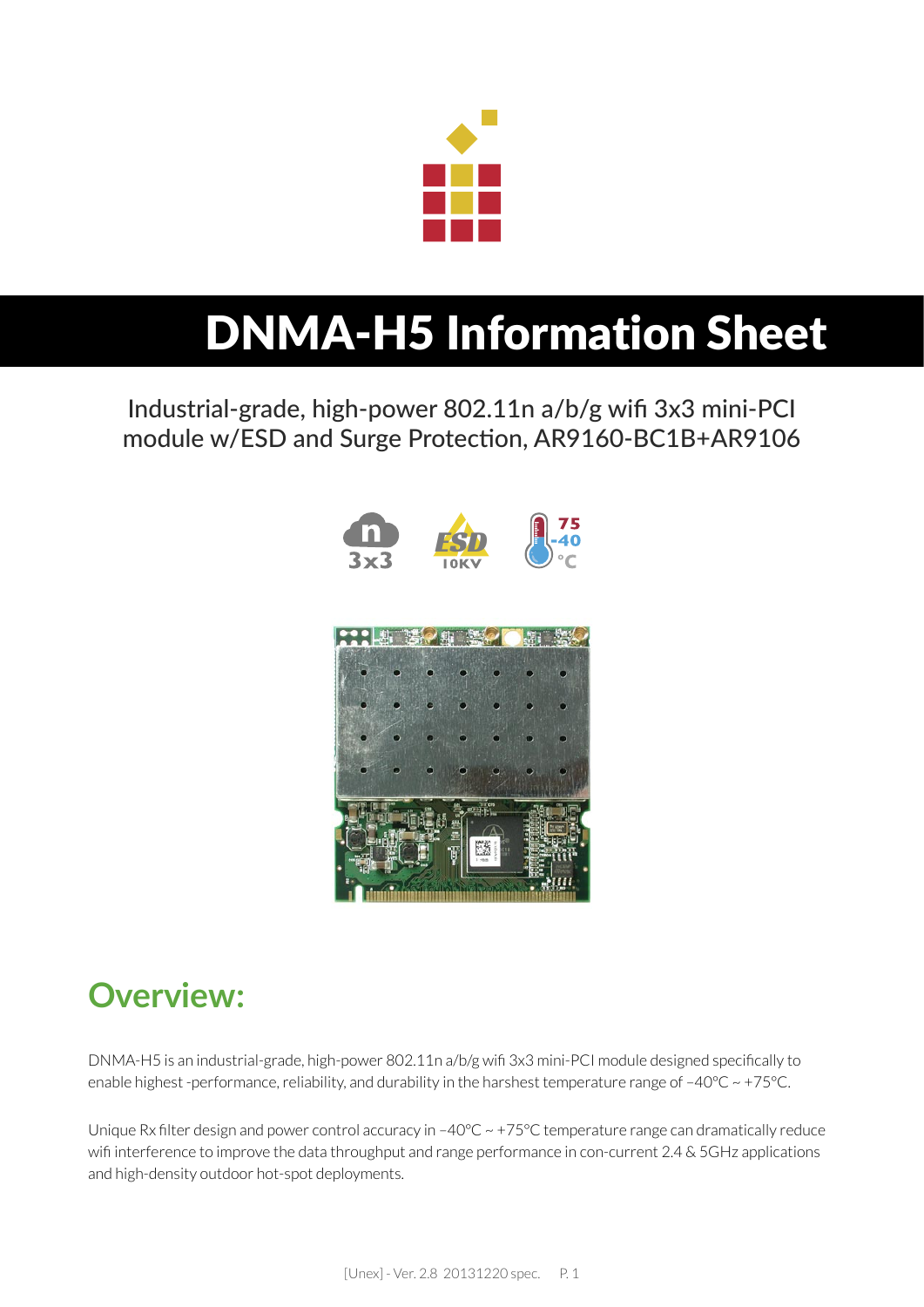RF ESD/Surge protection up to 10KV ensures highest levels of performance and reliability in the harshest outdoor environment such as mesh networking, military, bridging, and infrastructure applications.

Atheros AR9160-BC1B industrial grade chipset supports 2 simultaneous traffic MIMO streams using up to 3 integrated Tx and Rx for high throughput and range performance.

### **Key Features:**

» Extra Rx filter provides the excellent radio rejection against the interfering signal from the 2nd WiFi module on con-current 2.4 & 5GHz (dual band dual con-current, DBDC) application to dramatically improve the data throughput/ range performance.



One DNMA-H5 and one 2.4GHz wifi module can work simultaneously (dual band dual con-current, DBDC) in the same platform under different frequency band, DNMA-H5 in 5GHz and the other WiFi module in 2.4GHz, without Rx sensitivity degradation.

- » RF ESD and Surge protection up to 10KV ensure highest levels of performance and reliability in the harshest outdoor mesh or military deployments.
- » Industrial grade AR9160-BC1B chipset ensures reliability and durability in  $-40^{\circ}$ C  $\sim$  +75°C range for rugged devices.
- » High RF power up to 400mW (26dBm) @ 5GHz and 600mW (28dBm) @ 2.4GHz provides superior wifi coverage.
- » PA fine-tuning gains balance of linearity and power consumption with enough margin while maintaining adequate Tx power to ensure no major performance degradation over time.
- » 3~5dBi Tx linearity improvement than standard MB82 reference design.
- » Same EVM on both light and heavy loading maintain lower packet error to increase channel efficiency.
- » 3.3Vdc+5.0Vdc dual power supply design (5Vdc from mini-PCI interface pin18 & pin 97 per mini-PCI standard) enables high power application in limited PCB size.
- » Mini-PCI Type IIIA form factor (length is 15mm longer than IIIA type) with screw hole is ideal for solid mounting onto motherboard.
- » Dual band 802.11 a/b/g/n support 3Tx/3Rx to enable data rate up to 300Mbps link rate for 40MHz channel,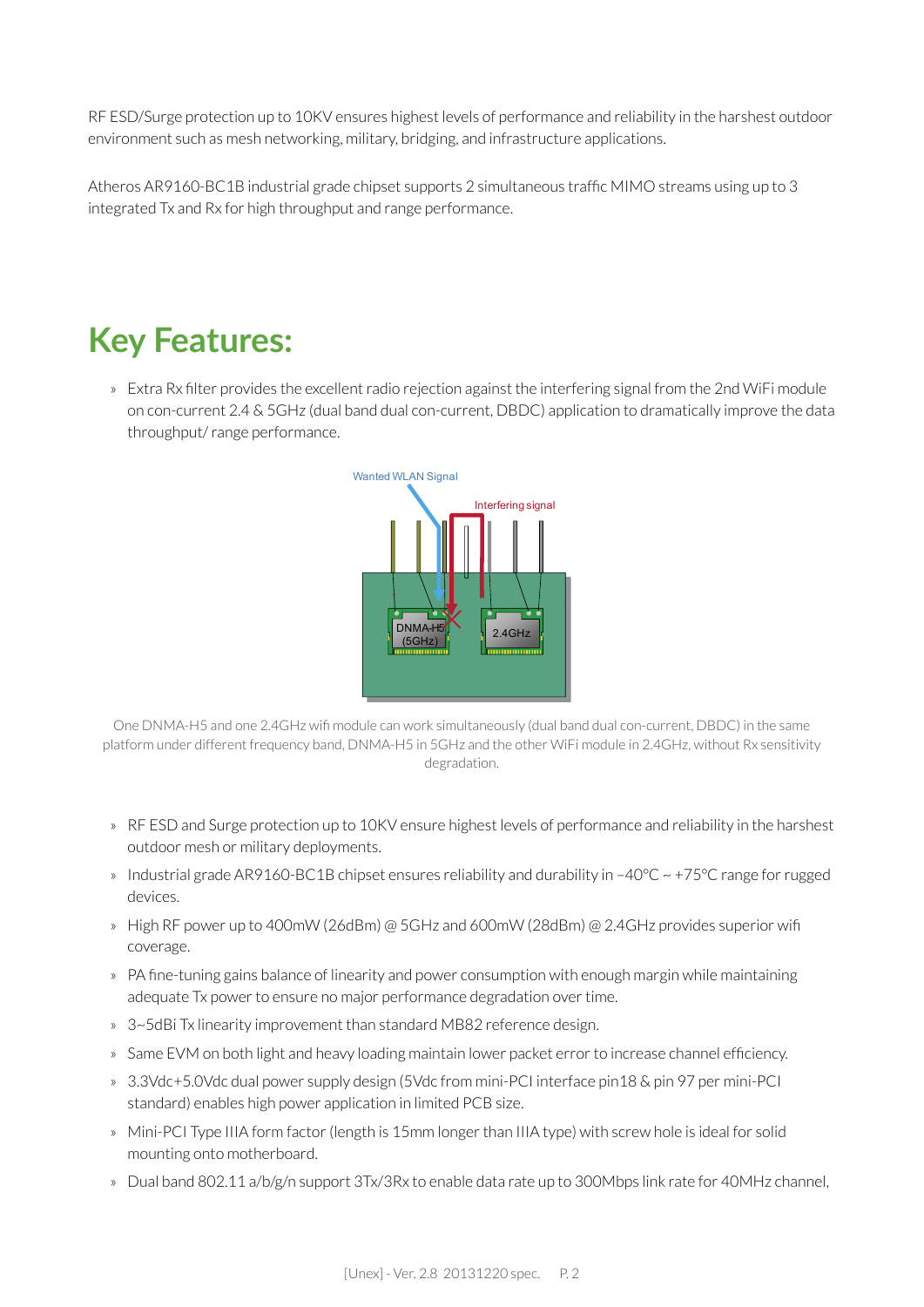six times the throughput of 802.11a and 802.11g.

- » Supported by ath9k and FreeBSD providing Linux kernel driver for industrial, academic, or personal projects at highest flexibility and lowest cost.
- » Atheros Linux SDK for AP and client-mode sub-license available by project.
- » Supports 64/128/152-bit WEP encryption, IEEE 802.1x authentication, and AES & TKIP encryption.
- » Heat sink design provides reliable high power RF performance.
- » Three DIP type MMCX RF connector enables robust assembly and lower loss for external antenna.
- » REACH and RoHS compliance meets environment-friendly requirement.

### **Why AR9160-BC1B industrial grade chipset required?**



Industrial grade AR9160-BC1B chipset is for applications in the most-demanding environments in the world. It must withstand tremendous temperature, humidity, and ambient air ranges. By contrast, the commercial grade AR9160-BC1A is for applications generally placed in a climate-controlled environment that is carefully monitored to ensure optimum performance.

Power control accuracy reaches 1dBm in temperature range -40~ +75°C which dramatically improves the data throughput and range performance in high-density enterprise and commercial hot-spot deployments with highgain antenna.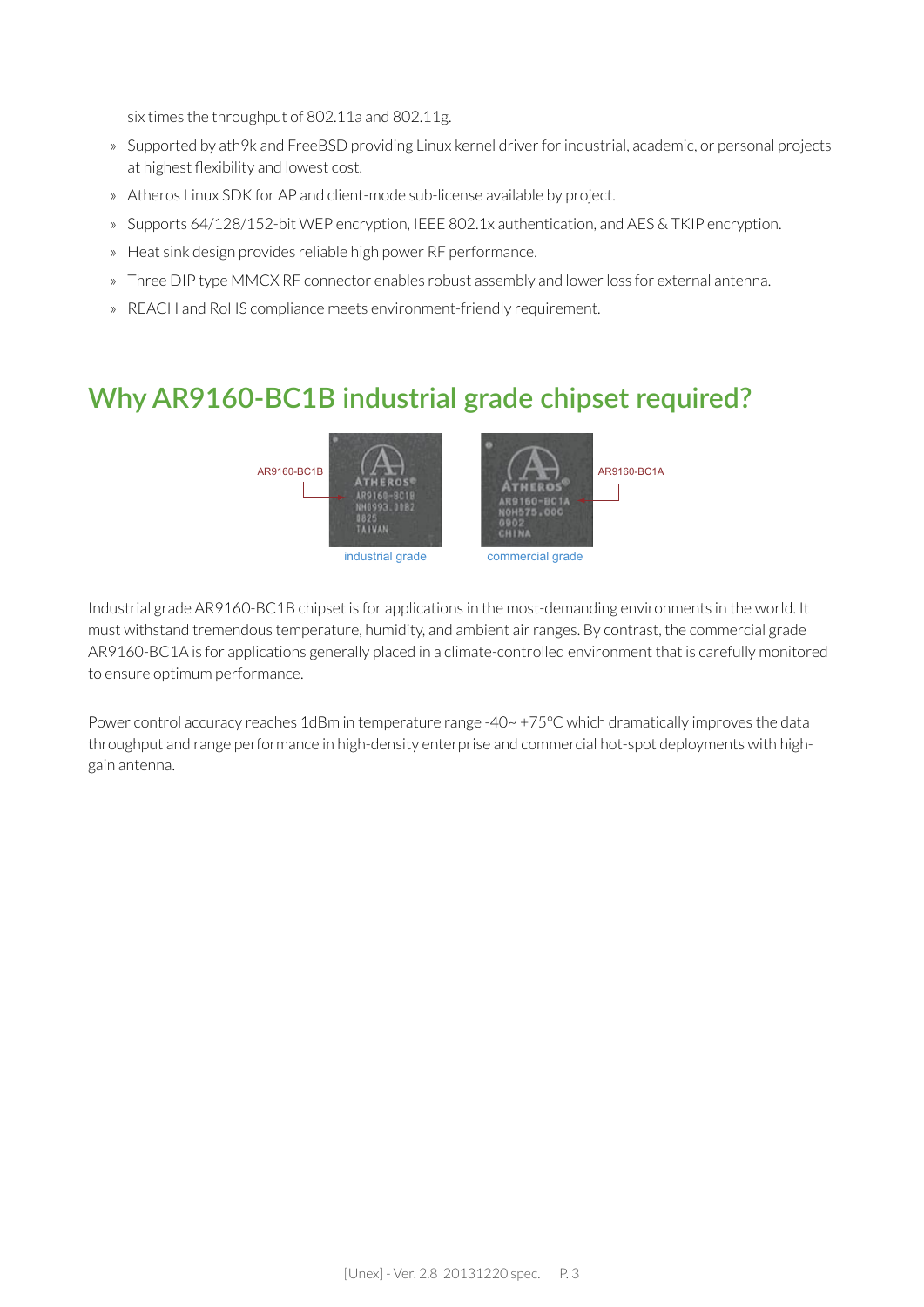

### **Tx power improvement than standard MB82 reference design**



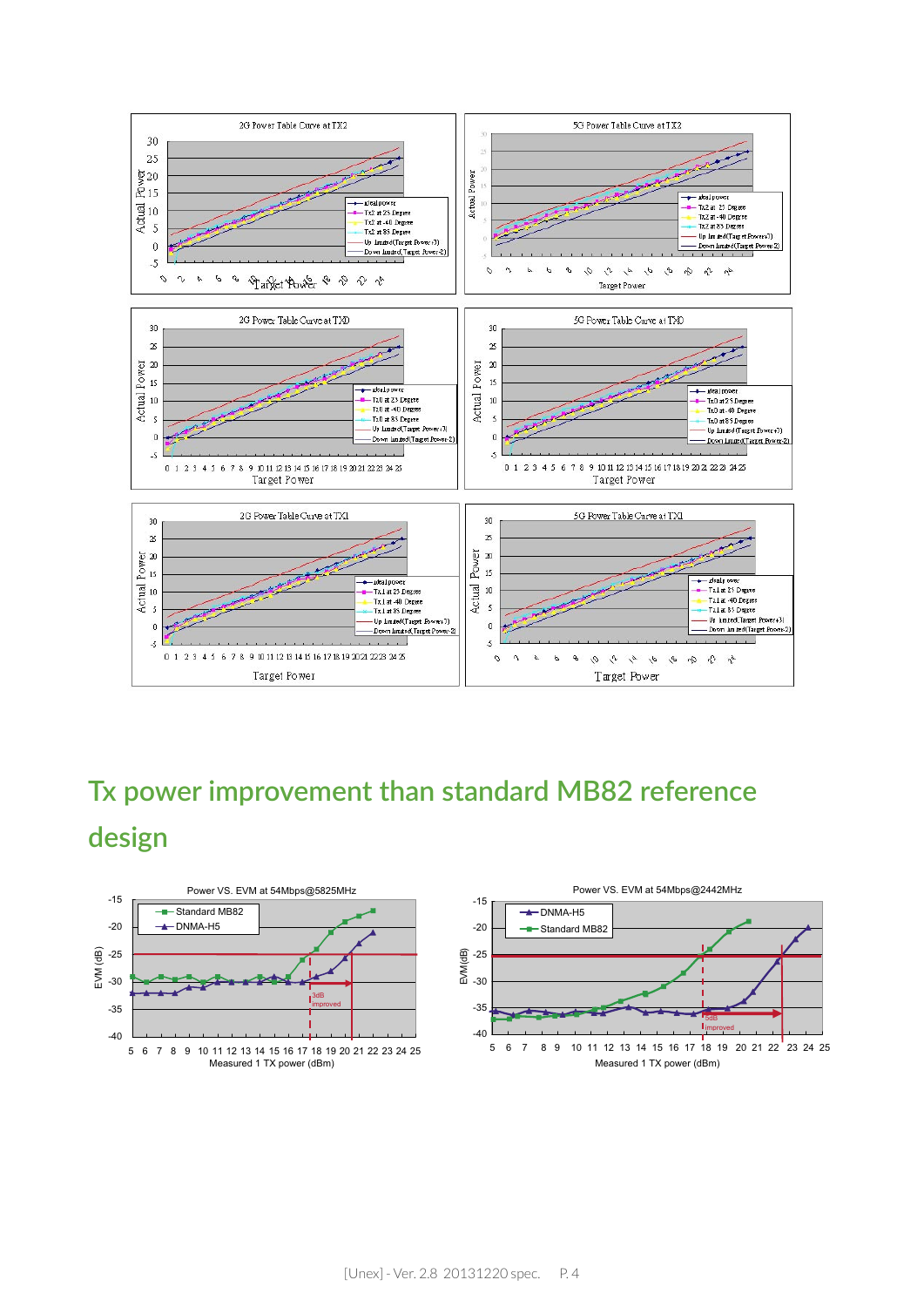### **Hardware Block Diagram:**

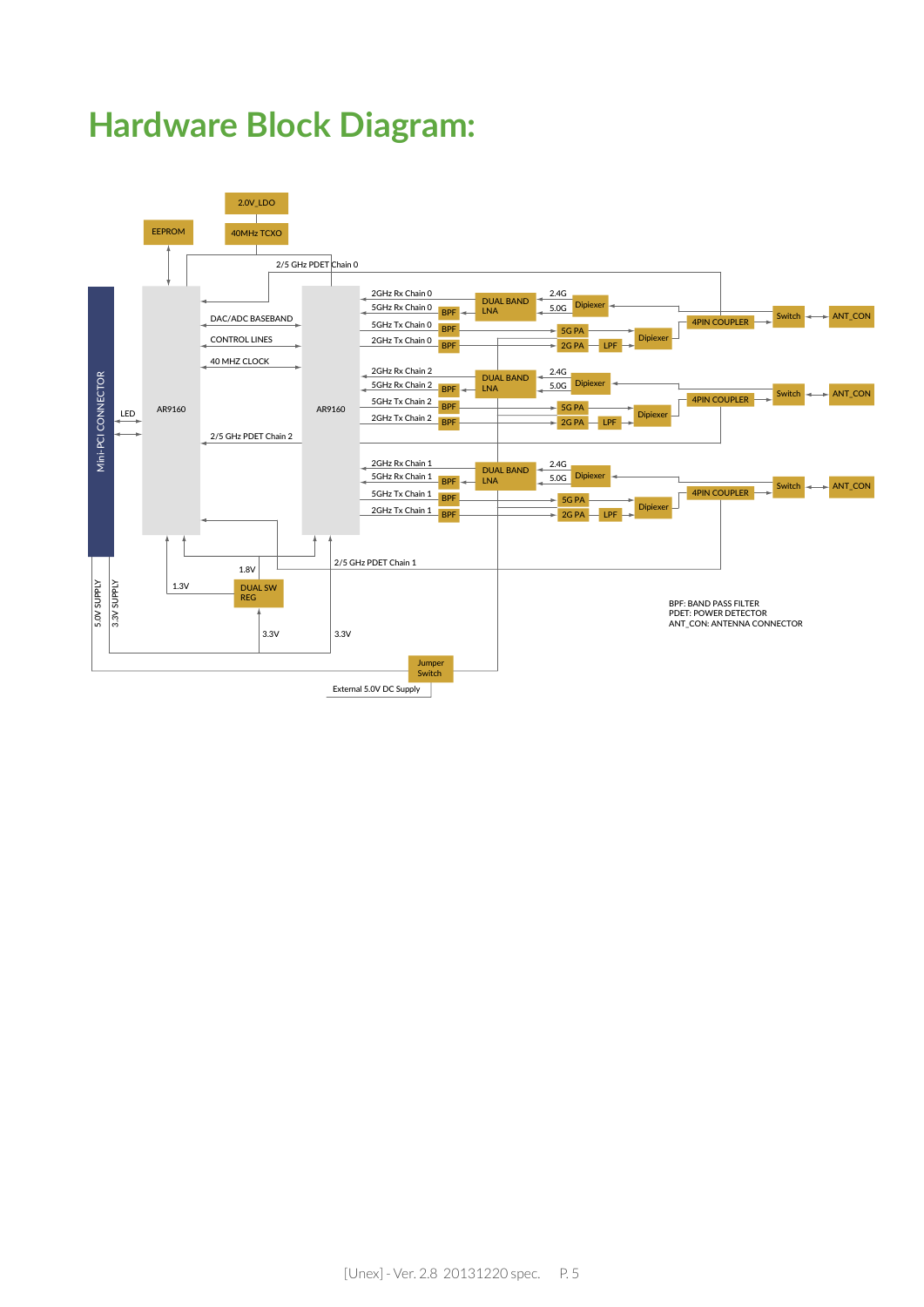### **Mechanical Outline:**

Unit: mm

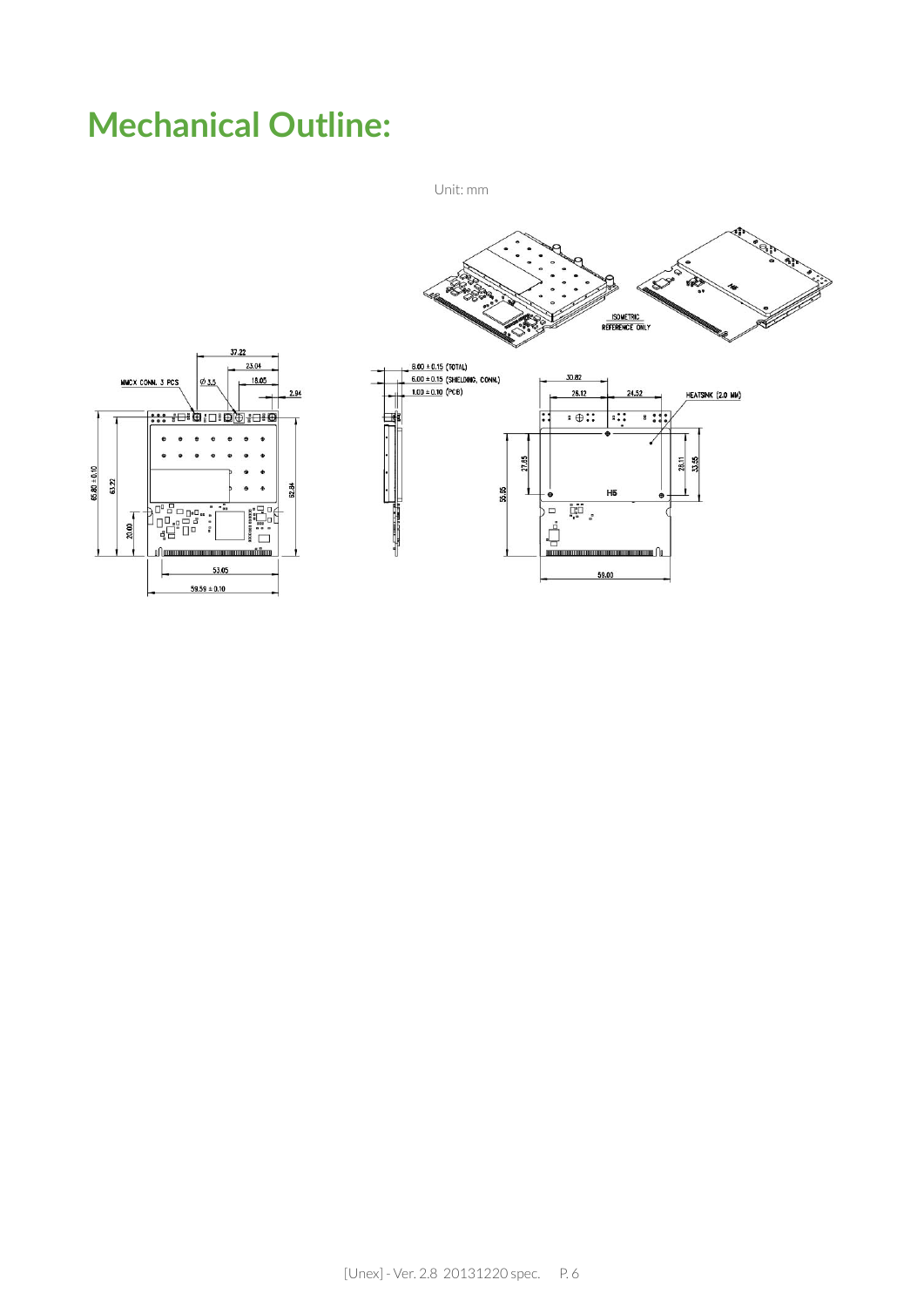### **Packing Standard:**

Packing box: 50 pcs/box



Carton: 5 packing box/carton = 250 pcs/carton

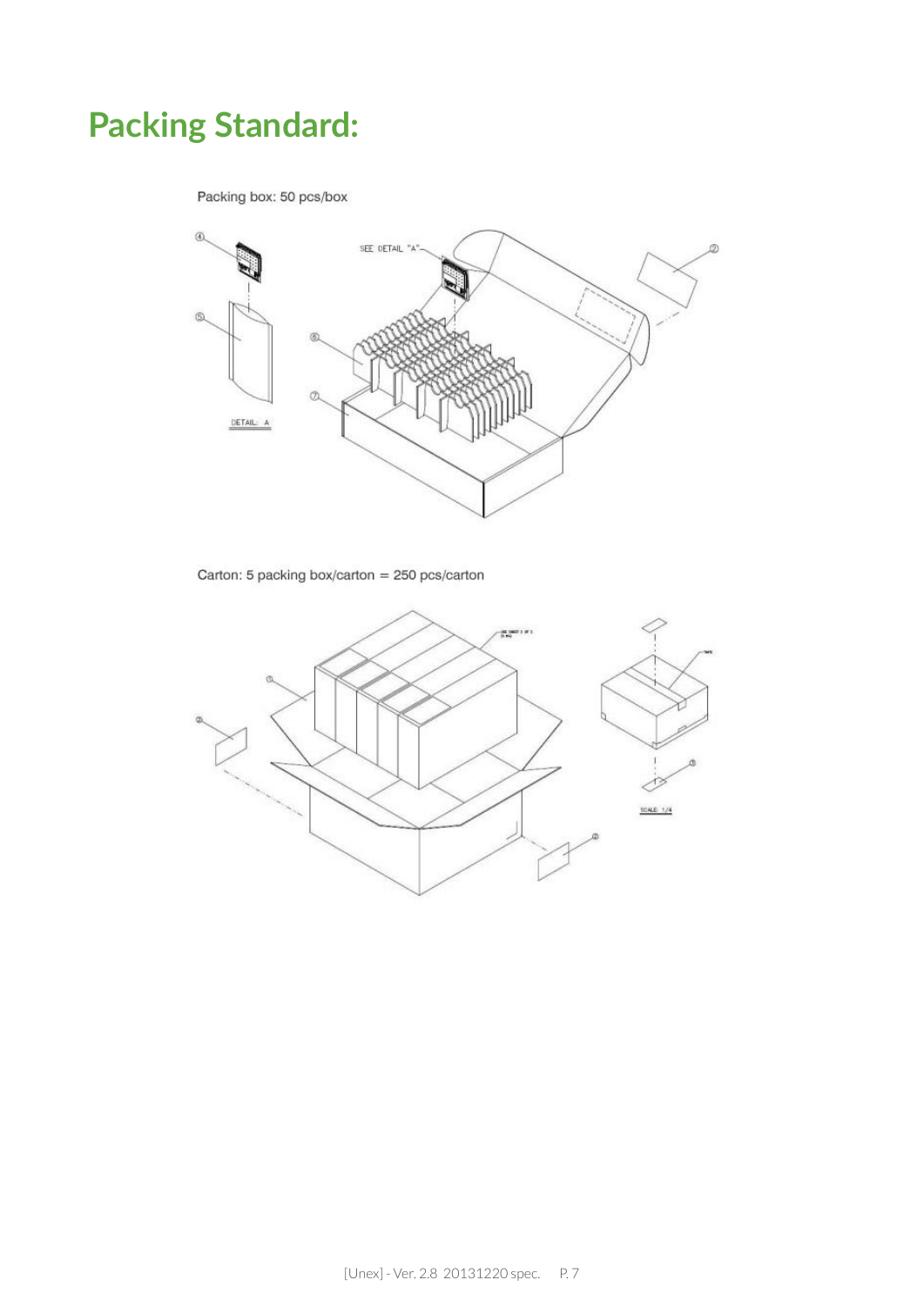## **Specifications:**

| Chipset                 | Atheros AR9160-BC1B+AR9106                                                                                                                                                                                                                                                                                                                                                                                                                                                                                                                    |
|-------------------------|-----------------------------------------------------------------------------------------------------------------------------------------------------------------------------------------------------------------------------------------------------------------------------------------------------------------------------------------------------------------------------------------------------------------------------------------------------------------------------------------------------------------------------------------------|
| Standard<br>Conformance | 802.11a, 802.11b, 802.11g, and 802.11n                                                                                                                                                                                                                                                                                                                                                                                                                                                                                                        |
| Frequency<br>Range      | » USA: 2.400 ~ 2.483GHz, 5.15 ~ 5.35GHz, 5.5 ~ 5.7GHz, 5.725 ~ 5.825GHz<br>Europe: 2.400 ~ 2.483GHz, 5.15 ~ 5.35GHz, 5.47 ~ 5.725GHz<br>$\rangle\!\rangle$<br>Japan: 2.400 ~ 2.497GHz, 5.15 ~ 5.35GHz, 5.47 ~ 5.725GHz<br>China: 2.400 ~ 2.483GHz, 5.725 ~ 5.85GHz                                                                                                                                                                                                                                                                            |
| Interface               | 32-bit mini-PCI Type III A (15mm longer than III A type)                                                                                                                                                                                                                                                                                                                                                                                                                                                                                      |
| Operation<br>Voltage    | 3.3V plus $5.0V \pm 5\%$ (5V is only for PA in high power application)                                                                                                                                                                                                                                                                                                                                                                                                                                                                        |
| Modulation<br>Technique | DSSS with CCK, DQPSK, DBPSK<br>$\rangle\!\rangle$<br>OFDM with BPSK, QPSK, 16QAM, 64QAM<br>$\rangle$                                                                                                                                                                                                                                                                                                                                                                                                                                          |
| Data Rate               | » 802.11a: 6, 9, 12, 18, 24, 36, 48, 54Mbps<br>802.11b: 1, 2, 5.5 and 11Mbps<br>$\rangle\!\rangle$<br>802.11g: 6, 9, 12, 18, 24, 36, 48, 54Mbps<br>$\rangle\!\rangle$<br>802.11n:<br>$\rangle\!\rangle$<br>» 20MHz channel:<br>1Nss: 65Mbps @ 800GI, 72.2Mbps @ 400GI (Max.)<br>$\rangle\!\rangle$<br>» 2Nss: 130Mbps @ 800GI, 144.4Mbps @ 400GI (Max.)<br>40MHz channel:<br>$\rangle\!\rangle$<br>1Nss: 135Mbps @ 800GI, 150Mbps @ 400GI (Max.)<br>$\rangle\!\rangle$<br>2Nss: 270Mbps @ 800GI, 300Mbps @ 400GI (Max.)<br>$\rangle\!\rangle$ |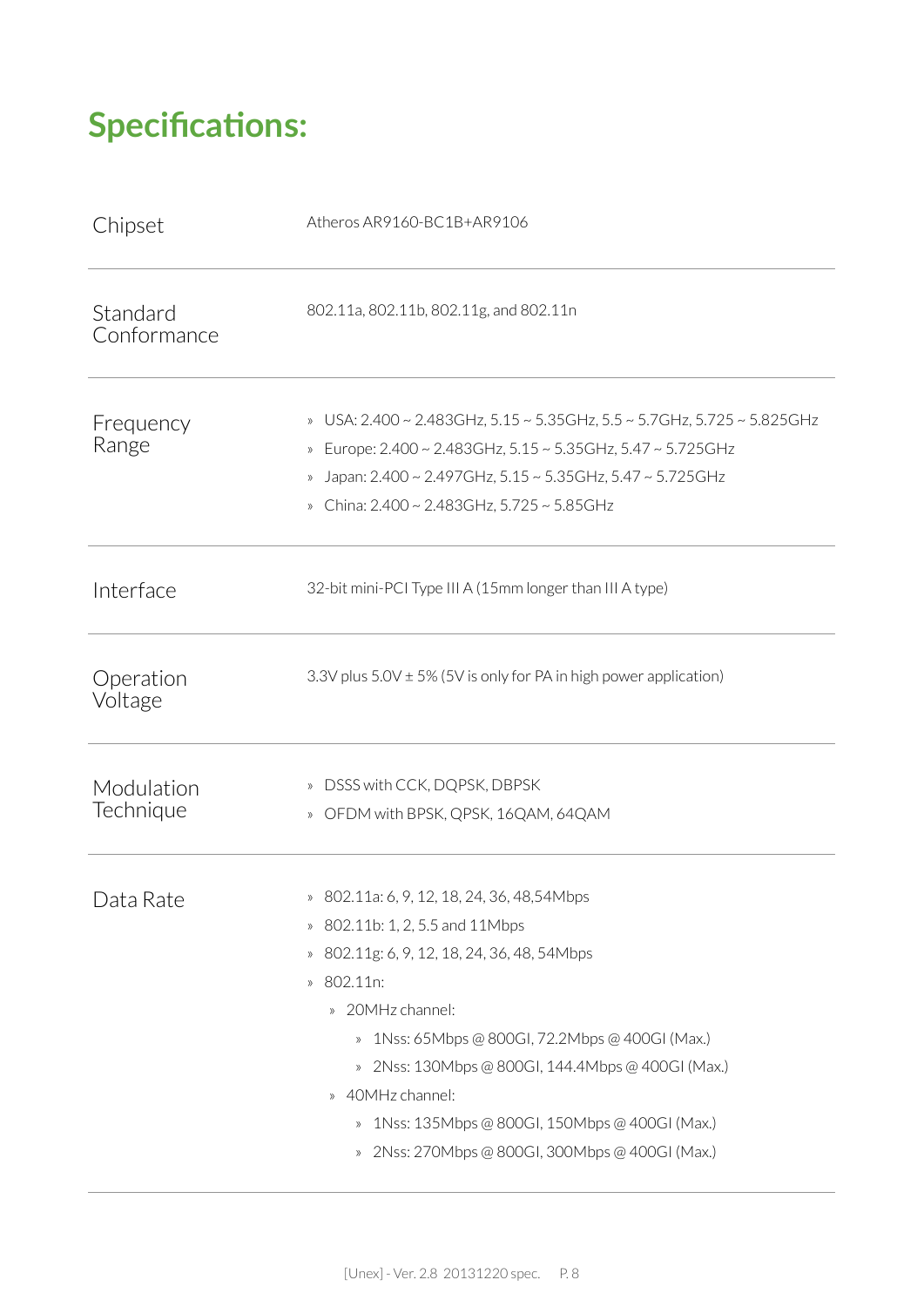| Operating<br>Channels                                        | 802.11a/n<br>$\rangle\!\rangle$<br>USA/Canada: 23 non-overlapping channels<br>$\rangle\!\rangle$<br>Major Europe Countries: 19 non-overlapping channels<br>$\rangle$<br>Japan: 19 non-overlapping channels<br>$\rangle\!\rangle$<br>China: 5 non-overlapping channels<br>$\rangle\!\rangle$<br>802.11b/g/n<br>$\rangle\!\rangle$<br>USA/Canada: 11 (1~11)<br>$\rangle\!\rangle$<br>Major Europe Countries: 13 (1~13)<br>$\rangle$<br>France: $4(10-13)$<br>$\rangle$<br>Japan: 14 for 802.11b (1~13 or 14th), 13 for 802.11g (1~13)<br>$\rangle\!\rangle$<br>China: 13 (1~13)<br>$\rangle\!\rangle$                                                                                                                               |
|--------------------------------------------------------------|-----------------------------------------------------------------------------------------------------------------------------------------------------------------------------------------------------------------------------------------------------------------------------------------------------------------------------------------------------------------------------------------------------------------------------------------------------------------------------------------------------------------------------------------------------------------------------------------------------------------------------------------------------------------------------------------------------------------------------------|
| Output Power<br>[total 3 chains<br>composite<br>power level] | 802.11a:<br>$\rangle\!\rangle$<br>» +24.8dBm @ 6, 9, 12, 18, 24Mbps<br>» +23.8dBm@36Mbps<br>» +22.8dBm @ 48Mbps<br>» +22.8dBm @ 54Mbps<br>802.11b:<br>$\rangle\!\rangle$<br>» +27.8dBm<br>802.11g:<br>$\rangle\!\rangle$<br>» +27.8dBm @ 6, 9, 12,18,24Mbps<br>» +26.8dBm@36Mbps<br>» +25.8dBm@48Mbps<br>+24.8dBm @ 54Mbps<br>$\rangle$<br>802.11n 2.4GHz/HT20:<br>$\rangle\!\rangle$<br>» +27.8dBm @ MCS 0/8<br>+27.8dBm @ MCS 1/9<br>$\rangle\!\rangle$<br>+27.8dBm @ MCS 2/10<br>$\rangle\!\rangle$<br>+27.8dBm@MCS3/11<br>$\rangle\!\rangle$<br>+26.8dBm@MCS4/12<br>$\rangle\!\rangle$<br>+25.8dBm @ MCS 5/13<br>$\rangle\!\rangle$<br>+24.8dBm @ MCS 6/14<br>$\rangle\!\rangle$<br>+24.8dBm @ MCS 7/15<br>$\rangle\!\rangle$ |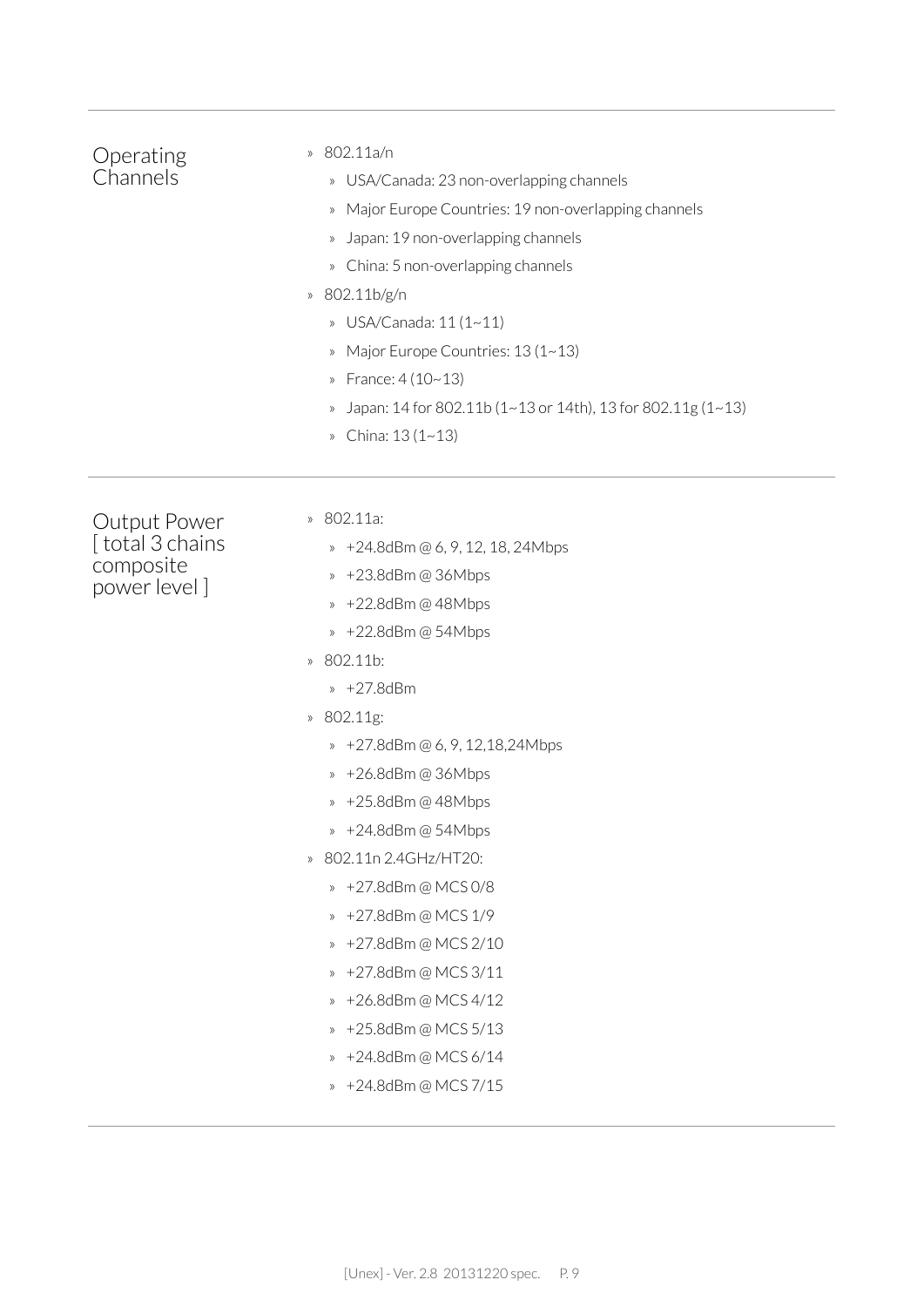- » 802.11n 2.4GHz/HT40:
	- » +24.8dBm @ MCS 0/8
	- » +24.8dBm @ MCS 1/9
	- » +24.8dBm @ MCS 2/10
	- » +24.8dBm @ MCS 3/11
	- » +24.8dBm @ MCS 4/12
	- » +24.8dBm @ MCS 5/13
	- » +23.8dBm @ MCS 6/14
	- » +23.8dBm @ MCS 7/15
- » 802.11n 5GHz/HT20:
	- » +25.8dBm @ MCS 0/8
	- » +25.8dBm @ MCS 1/9
	- » +24.8dBm @ MCS 2/10
	- » +23.8dBm @ MCS 3/11
	- » +22.8dBm @ MCS 4/12
	- » +21.8dBm @ MCS 5/13
	- » +20.8dBm @ MCS 6/14
	- » +19.8dBm @ MCS 7/15
- » 802.11n 5GHz/HT40:
	- » +23.8dBm @ MCS 0/8
	- » +23.8dBm @ MCS 1/9
	- » +23.8dBm @ MCS 2/10
	- » +22.8dBm @ MCS 3/11
	- » +21.8dBm @ MCS 4/12
	- » +20.8dBm @ MCS 5/13
	- » +19.8dBm @ MCS 6/14
	- » +18.8dBm @ MCS 7/15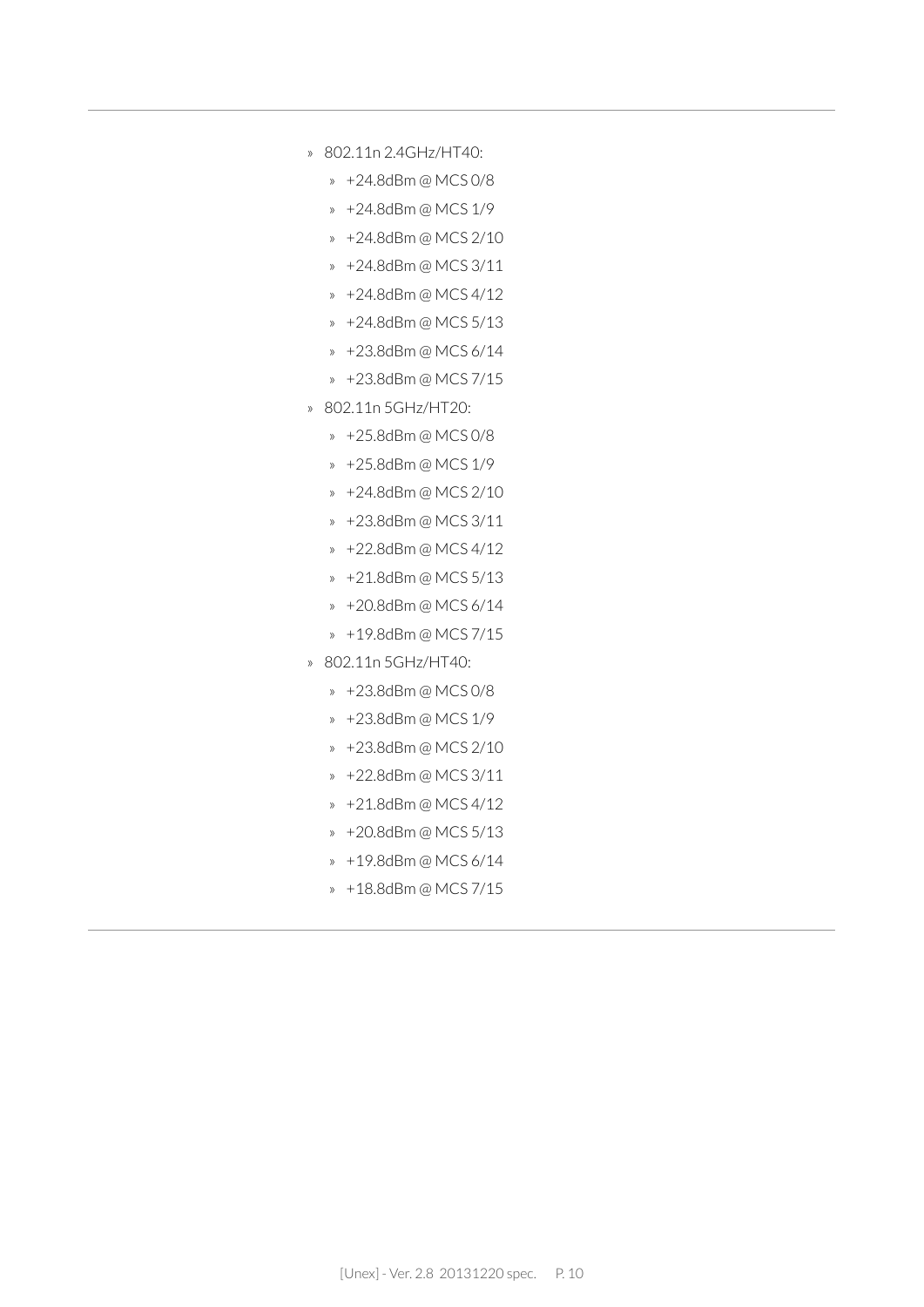#### Receiver Sensitivity

#### » 802.11a:

| Data Rate | IEEE Spec(1 Rx dBm) | Typical/Maximum(3Rx dBm) |
|-----------|---------------------|--------------------------|
| 6M        | $-82$               | $-93/ -89$               |
| <b>9M</b> | $-81$               | $-93/ -89$               |
| 12M       | $-79$               | $-93/ -89$               |
| 18M       | $-77$               | $-92/-88$                |
| 24M       | $-74$               | $-89/-85$                |
| 36M       | $-70$               | $-86/-82$                |
| 48M       | -66                 | $-82/-78$                |
| 54M       | $-65$               | $-80/-76$                |

#### » 802.11b:

| Data Rate | IEEE Spec(1 Rx dBm) | Typical/Maximum(3Rx dBm) |
|-----------|---------------------|--------------------------|
| 1 M       | -82                 | $-96/ - 92$              |
| 5.5M      | -80                 | $-93/89$                 |
| 11M       | -76                 | -90/-86                  |

#### » 802.11g:

| Data Rate | IEEE Spec(1 Rx dBm) | Typical/Maximum(3Rx dBm) |
|-----------|---------------------|--------------------------|
| 6M        | $-82$               | $-95/-91$                |
| 9M        | $-81$               | $-95/-91$                |
| 12M       | $-79$               | $-95/-91$                |
| 18M       | $-77$               | $-94/-90$                |
| 24M       | $-74$               | $-91/-87$                |
| 36M       | $-70$               | $-88/-84$                |
| 48M       | -66                 | $-84/-80$                |
| 54M       | $-65$               | $-82/-78$                |

#### » 802.11a/n, HT20:

| Data Rate        | IEEE Spec(1 Rx dBm) | Typical/Maximum(3Rx dBm) |
|------------------|---------------------|--------------------------|
| MCS <sub>0</sub> | $-82$               | $-93/-89$                |
| MCS1             | $-79$               | $-92/-88$                |
| MCS2             | $-77$               | $-90/-86$                |
| MCS3             | $-74$               | $-86/-82$                |
| MCS4             | $-70$               | $-83/-79$                |
| MCS5             | -66                 | $-79/-75$                |
| MCS6             | $-65$               | $-80/-76$                |
| MCS7             | $-64$               | $-76/-72$                |
|                  |                     |                          |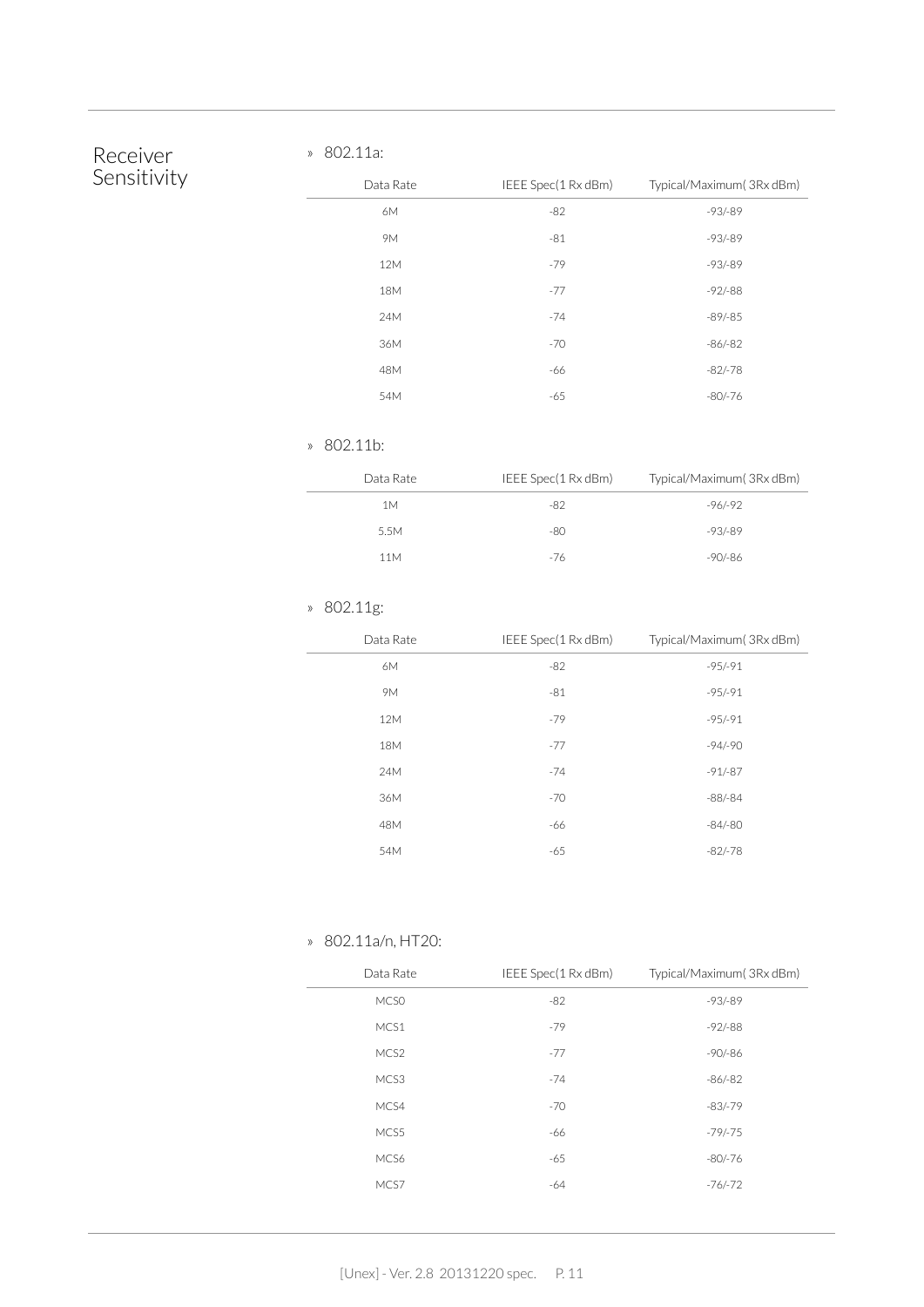#### » 802.11a/n, HT40:

| Data Rate | IEEE Spec(1 Rx dBm) | Typical/Maximum(3Rx dBm) |
|-----------|---------------------|--------------------------|
| MCS0      | $-79$               | $-90/-87$                |
| MCS1      | $-76$               | $-89/-85$                |
| MCS2      | $-74$               | $-87/-83$                |
| MCS3      | $-71$               | $-84/-80$                |
| MCS4      | $-67$               | $-81/-77$                |
| MCS5      | $-63$               | $-77/-73$                |
| MCS6      | $-62$               | $-76/-72$                |
| MCS7      | $-61$               | $-73/ -69$               |

#### » 802.11b/g/n, HT20:

| Data Rate        | IEEE Spec(1 Rx dBm) | Typical/Maximum(3Rx dBm) |
|------------------|---------------------|--------------------------|
| MCS <sub>0</sub> | $-82$               | $-95/-91$                |
| MCS1             | $-79$               | $-94/-90$                |
| MCS2             | $-77$               | $-92/-88$                |
| MCS3             | $-74$               | $-86/-82$                |
| MCS4             | $-70$               | $-82/-78$                |
| MCS5             | -66                 | $-81/-77$                |
| MCS6             | $-65$               | $-80/-76$                |
| MCS7             | $-64$               | $-77/-73$                |

» 802.11b/g/n, HT40:

| Data Rate | IEEE Spec(1 Rx dBm) | Typical/Maximum(3Rx dBm) |
|-----------|---------------------|--------------------------|
| MCS0      | $-79$               | $-89/-85$                |
| MCS1      | $-76$               | $-89/-85$                |
| MCS2      | $-74$               | $-89/-85$                |
| MCS3      | $-71$               | $-86/-82$                |
| MCS4      | $-67$               | $-83/-79$                |
| MCS5      | $-63$               | $-79/-75$                |
| MCS6      | $-62$               | $-77/-73$                |
| MCS7      | $-61$               | $-74/-70$                |
|           |                     |                          |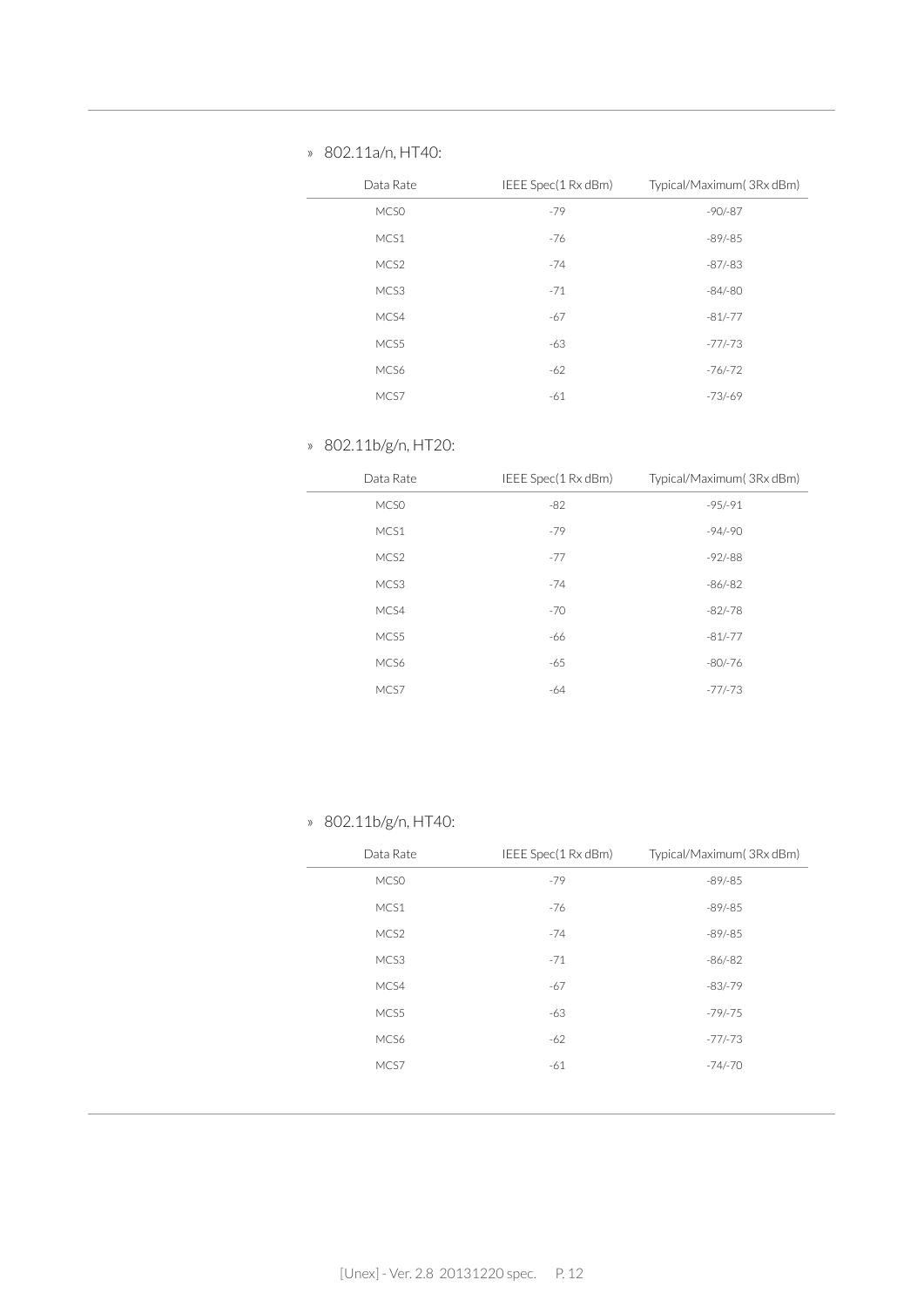| Power                             |                                                                  | 3.3V     | 5.0V     | Standby                                                                                                                                                                                                                                                                                                        |
|-----------------------------------|------------------------------------------------------------------|----------|----------|----------------------------------------------------------------------------------------------------------------------------------------------------------------------------------------------------------------------------------------------------------------------------------------------------------------|
| Consumption [                     | 11a (Avg/Max) mA                                                 | 927/1006 | 554/596  | 397/431                                                                                                                                                                                                                                                                                                        |
| 3T3R@25°C]                        | 11b (Avg/Max) mA                                                 | 340/388  | 977/1024 | 339/373                                                                                                                                                                                                                                                                                                        |
|                                   | 11g (Avg/Max) mA                                                 | 365/400  | 981/1033 | 339/373                                                                                                                                                                                                                                                                                                        |
|                                   | 11n/2.4GHz (Avg/Max) mA                                          | 393/429  | 774/827  | 339/373                                                                                                                                                                                                                                                                                                        |
|                                   | 11n/5GHz (Avg/Max) mA                                            | 928/1011 | 459/518  | 397/431                                                                                                                                                                                                                                                                                                        |
| Antenna                           | three DIP MMCX RF connector for robust antenna assembly          |          |          |                                                                                                                                                                                                                                                                                                                |
|                                   | DC-shorted if leave antenna port open during transmission.       |          |          | Remark: please make sure to install three antennas on these three antenna<br>ports before power on. For less than three antennas application, a 50 ohm<br>terminator (or Unex's ACMCX-2) on each opened antenna port is required<br>before power on. This is a high-power module, PA will be damaged and cause |
| <b>MAC Protocol</b>               | CSMA/CA with ACK architecture 32-bit MAC                         |          |          |                                                                                                                                                                                                                                                                                                                |
| Security                          | 64-bit, 128-bit and 152-bit WEP encryption<br>$\rangle\!\rangle$ |          |          |                                                                                                                                                                                                                                                                                                                |
|                                   | 802.1x authentication<br>$\rangle$                               |          |          |                                                                                                                                                                                                                                                                                                                |
|                                   | AES-CCM & TKIP encryption<br>$\rangle$                           |          |          |                                                                                                                                                                                                                                                                                                                |
| Operation<br>Systems<br>Supported | Linux<br>$\rangle\!\rangle$                                      |          |          | » Atheros Linux SDK for AP and client-mode sub-license available by project.                                                                                                                                                                                                                                   |
| Frequency<br>Tolerance            | transmitted center frequency tolerance $\pm$ 20ppm max.          |          |          |                                                                                                                                                                                                                                                                                                                |
| Dimension                         | 65.8mm (L) x 59.6mm (W) x 1.0mm (T)                              |          |          |                                                                                                                                                                                                                                                                                                                |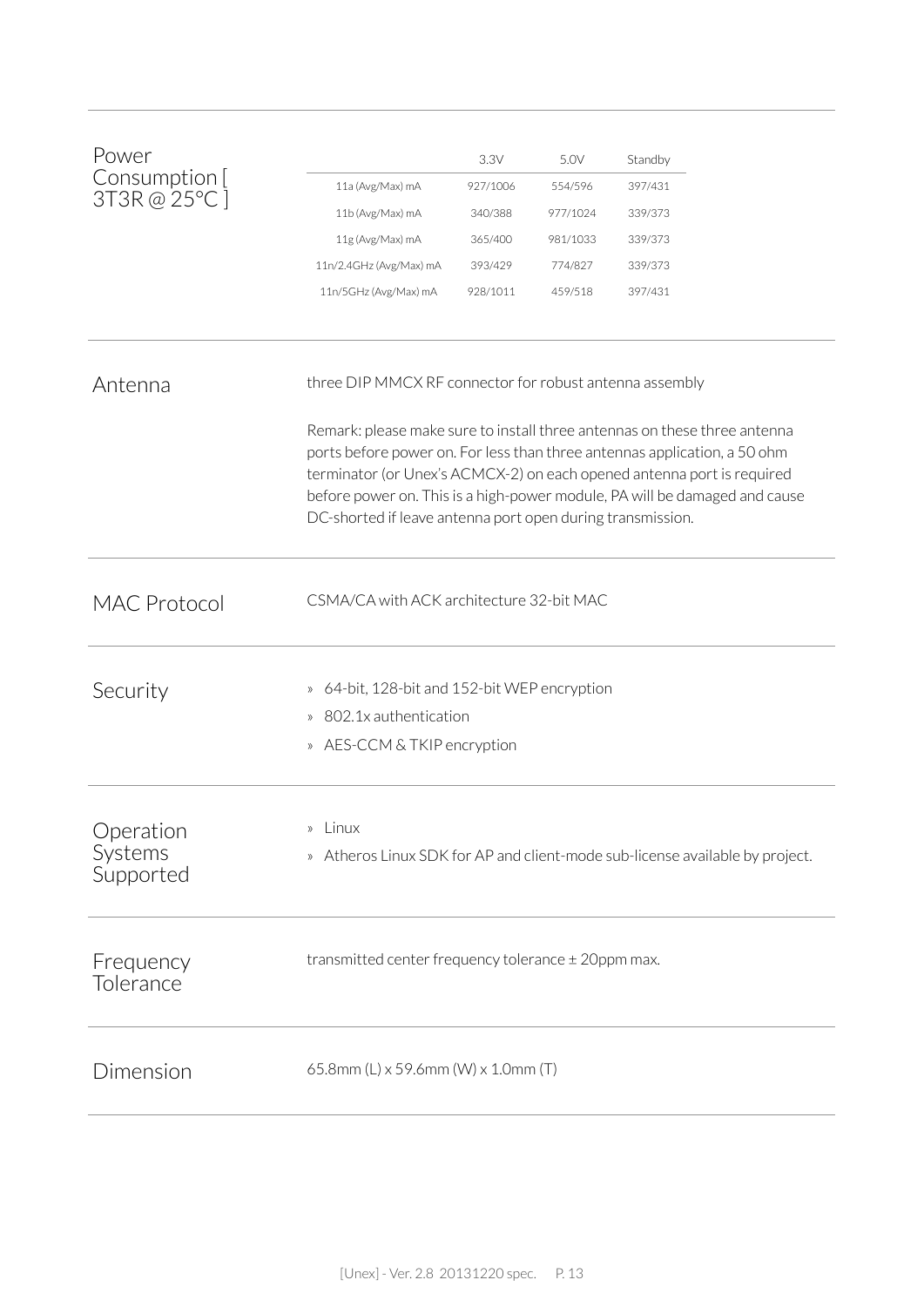| Operation<br>Temperature<br>Range      | $-40^{\circ}$ C ~ +75 $^{\circ}$ C |
|----------------------------------------|------------------------------------|
| Storage<br>Temperature<br>Range        | $-40^{\circ}$ C ~ $+80^{\circ}$ C  |
| Operating<br>Humidity                  | $10\%$ ~ 95%, non-condensing       |
| Storage<br>Humidity                    | max. 95%, non-condensing           |
| Environment-<br>Friendly<br>Compliance | REACH and RoHS                     |